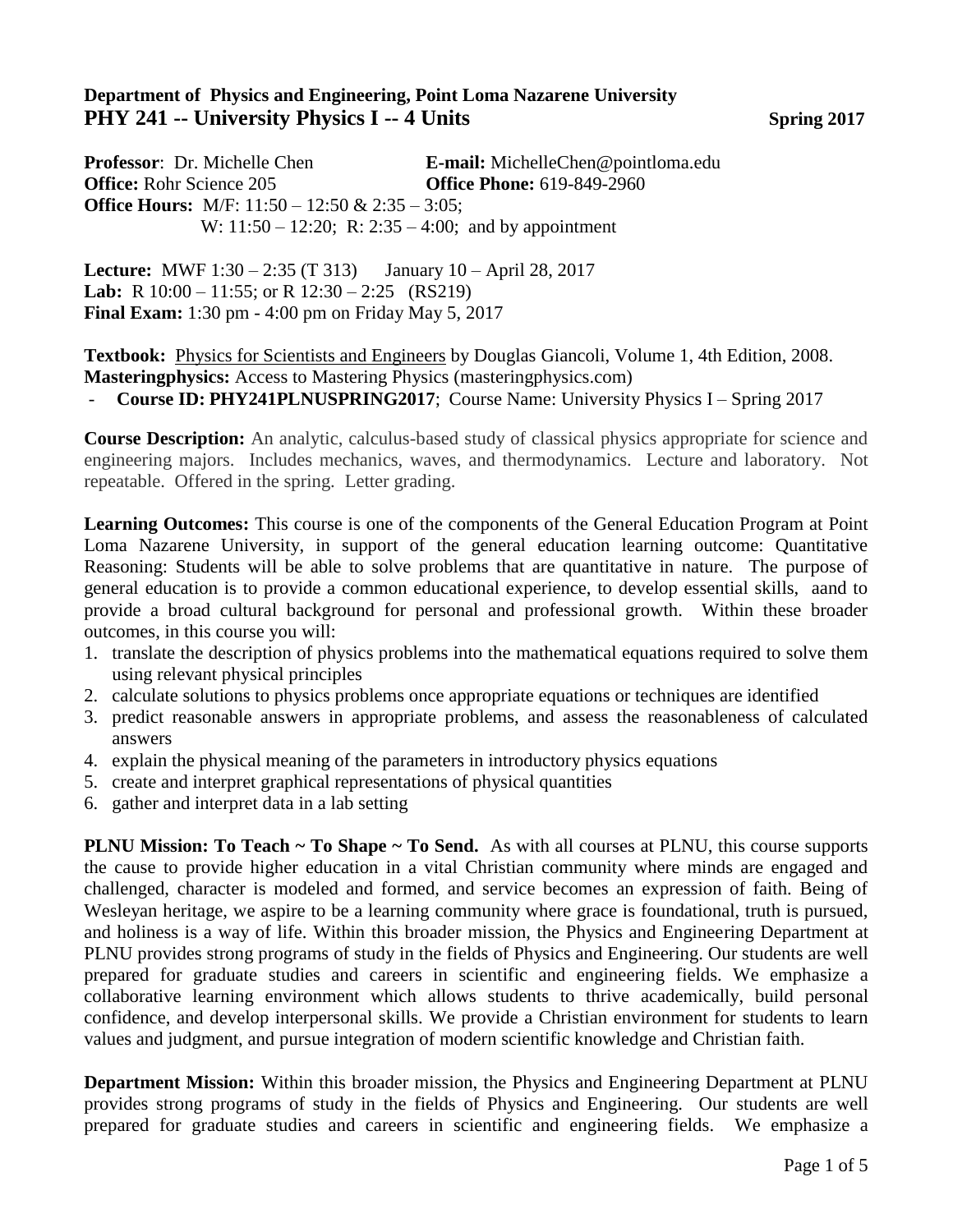collaborative learning environment which allows students to thrive academically, build personal confidence, and develop interpersonal skills. We provide a Christiaan environment for students to learn values and judgment, and pursue integration of modern scientific knowledge and Christian faith.

**Attendance and Participation**: Attendance is expected at each class session. In the event of an absence you are responsible for the material covered in class and the assignments given that day. Regular and punctual attendance at all classes is considered essential to optimum academic achievement. If the student is absent from more than 10 percent of class meetings, the faculty member can file a written report which may result in de-enrollment. If the absences exceed 20 percent, the student may be deenrolled without notice until the university drop date or, after that date, receive the appropriate grade for their work and participation. See

http://catalog.pointloma.edu/content.php?catoid=24&navoid=1581#Class Attendance in the Undergraduate Academic Catalog.

**Academic Honesty**: Students should demonstrate academic honesty by doing original work and by giving appropriate credit to the ideas of others. Academic dishonesty is the act of presenting information, ideas, and/or concepts as one's own when in reality they are the results of another person's creativity and effort. A faculty member who believes a situation involving academic dishonesty has been detected may assign a failing grade for that assignment or examination, or, depending on the seriousness of the offense, for the course. Faculty should follow and students may appeal using the procedure in the university Catalog. See

http://catalog.pointloma.edu/content.php?catoid=24&navoid=1581#Academic Honesty for definitions of kinds of academic dishonesty and for further policy information.

**Academic Accommodations**: If you have a diagnosed disability, please contact PLNU's Disability Resource Center (DRC) within the \_rst two weeks of class to demonstrate need and to register for accommodation by phone at 619-849-2486 or by e-mail at [DRC@pointloma.edu.](mailto:DRC@pointloma.edu) See Disability Resource Center for additional information. For more details see the PLNU catalog. Students with learning disabilities who may need accommodations should discuss options with the instructor during the first two weeks of class. For more details see the PLNU catalog: http://catalog.pointloma.edu/content.php?catoid=24&amp:navoid=1581#AcademicAccommodations

**Class Enrollment:** It is the student's responsibility to maintain his/her class schedule. Should the need arise to drop this course (personal emergencies, poor performance, etc.), the student has the responsibility to follow through (provided the drop date meets the stated calendar deadline established by the university), not the instructor. Simply ceasing to attend this course or failing to follow through to arrange for a change of registration (drop/add) may easily result in a grade of F on the official transcript.

**Credit Hour:** In the interest of providing sufficient time to accomplish the stated course learning outcomes, this class meets the PLNU credit hour policy for a 4 unit class delivered over 16 weeks. Specific details about how the class meets the credit hour requirements can be provided upon request.

**Final Exam:** The final exam date and time is set by the university at the beginning of the semester and may not be changed by the instructor. This schedule can be found on the university website and in the course calendar. No requests for early examinations will be approved. Only in the case that a student is required to take three exams during the same day of finals week, is an instructor authorized to consider changing the exam date and time for that particular student. **Final Exam: May 5th 2017, 1:30 – 4:00 pm.**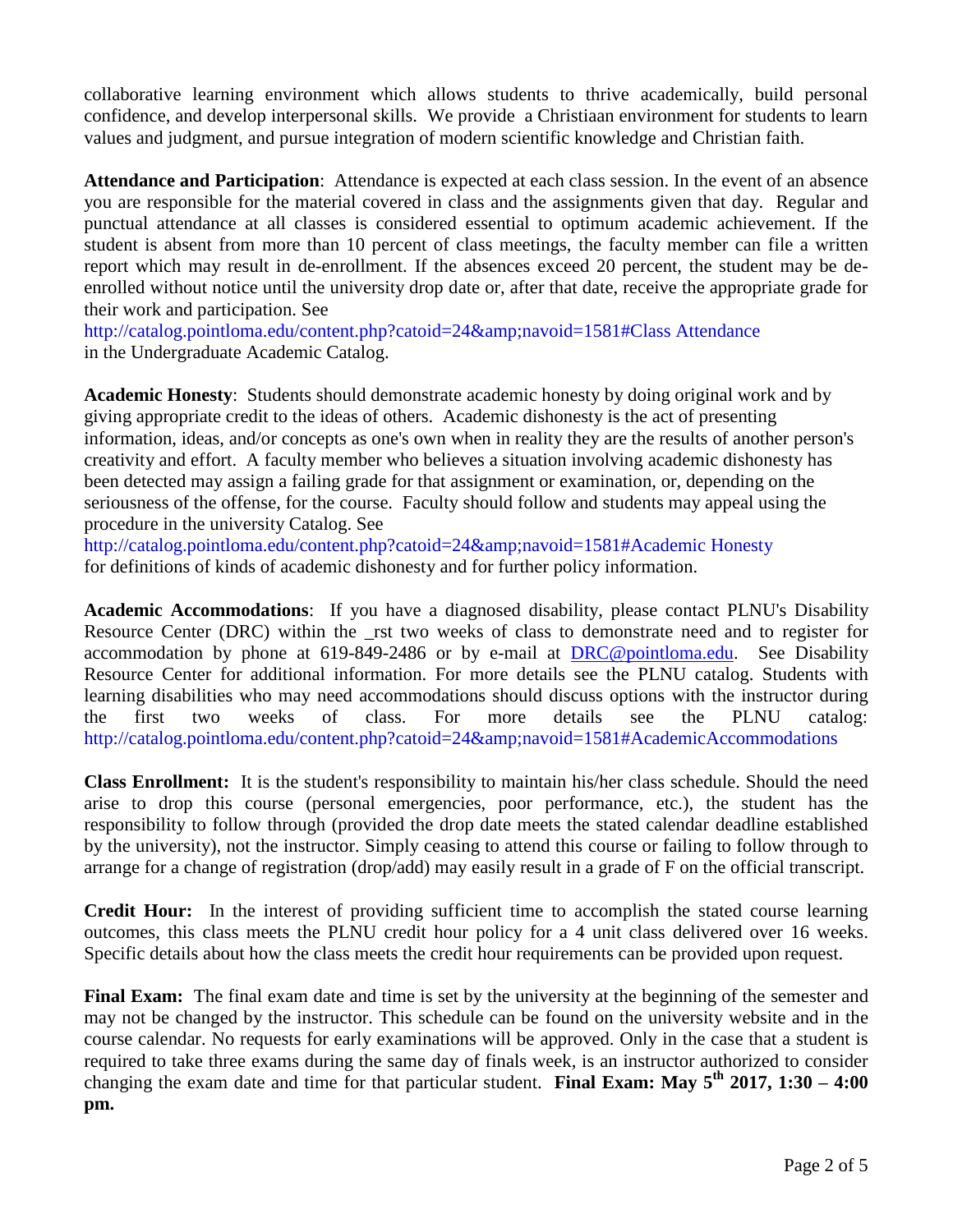**Copyright Protected Materials:** Point Loma Nazarene University, as a non-profit educational institution, is entitled by law to use materials protected by the US Copyright Act for classroom education. Any use of those materials outside the class may violate the law.

**Pre-Class:** In preparation for each class meeting there is a reading assignment. Because class meetings are not a standard lecture format, these reading assignments are very important to help you come prepared to class. To complete the reading assignment you must answer a few questions and submit them electronically through Canvas by 8:00 am before class. Late submissions will not be accepted. This electronic communication is so important because it is your voice in what material we emphasize during class meetings and provides me constant feedback of your understanding of the material. These submissions will be graded on the following scale:  $2 =$  demonstrates reading,  $1 =$  room for improvement,  $0 =$  unsatisfactory. These points are accumulated and are worth 5% of the final grade.

**Homework:** Masteringphysics Homework sets are due roughly each week. Homework is worth 20% of your final grade. Practicing working physics problems is critical to your success in the class, and completing this practice on time is important. Late work receives a 10% reduction in possible value per day.

Lab: Weekly lab meetings will provide you the opportunity for hands-on experience of topics from class meetings, improve lab technique, and data analysis. Labs will be performed in small groups, but each individual is responsible for submitting their own results. You must pass the lab portion of the class to pass the class.

**Exam:** There will be three in-class exams during the semester and one comprehensive final exam. Exams will be closed book, but a sheet of formulas will be provided to you to use during your exam. Partial credit will be given for correct reasoning at any step of a problem, but only if it is communicated clearly enough for me to understand. For problems that call for solution or explanation, no credit will be given for an answer alone; the method or reasoning must also be shown. Exams are to be taken at the time indicated in the syllabus unless other arrangements are made in advance with the professor for some unavoidable circumstance, and otherwise cannot be made up. The final examination is scheduled for 1:30 pm  $-$  4:00 pm on Friday, May  $5<sup>th</sup>$ . You must take ALL the exams in order to pass the class. **Final Examination Policy:** Successful completion of this class requires taking the final examination **on its scheduled day (Friday May 5 th, 2017, 1:30 – 4:00 pm)**.

**Assessment and Grading:** The points you receive during the course are weighted accordingly:

| Component   | Weight                    |
|-------------|---------------------------|
| Pre-Class   | 5%                        |
| Homework    | 20%                       |
| Lab         | 20%                       |
| Tests $(3)$ | 35%<br>(equally weighted) |
| Final Exam  | 20%                       |

The grade you earn in this course is based on the following scale:

|         | $A-$                                                                                                                                                                                                                                                                                                                                                                                                                                                                                                                                                                            | $B+$   B   B   C +   C   C   D +   D   D - |  |                    |  |                      |  |
|---------|---------------------------------------------------------------------------------------------------------------------------------------------------------------------------------------------------------------------------------------------------------------------------------------------------------------------------------------------------------------------------------------------------------------------------------------------------------------------------------------------------------------------------------------------------------------------------------|--------------------------------------------|--|--------------------|--|----------------------|--|
| $S_{-}$ | 91.0   89.5   87.5   81.0   79.5   77.5   71.0   69.5   67.5   61.0                                                                                                                                                                                                                                                                                                                                                                                                                                                                                                             |                                            |  |                    |  |                      |  |
|         | $\left  \right  \rightarrow \mathbb{S} \geq \left  \right  \rightarrow \mathbb{S} \geq \left  \right  \rightarrow \mathbb{S} \geq \left  \right  \rightarrow \mathbb{S} \geq \left  \right  \rightarrow \mathbb{S} \geq \left  \right  \rightarrow \mathbb{S} \geq \left  \right  \rightarrow \mathbb{S} \geq \left  \right  \rightarrow \mathbb{S} \geq \left  \right  \rightarrow \mathbb{S} \geq \left  \right  \rightarrow \mathbb{S} \geq \left  \right  \rightarrow \mathbb{S} \geq \left  \right  \rightarrow \mathbb{S} \geq \left  \right  \rightarrow \mathbb{S} \ge$ |                                            |  |                    |  |                      |  |
|         |                                                                                                                                                                                                                                                                                                                                                                                                                                                                                                                                                                                 | 87.5   81.0   79.5                         |  | 77.5   71.0   69.5 |  | $67.5$   61.0   57.0 |  |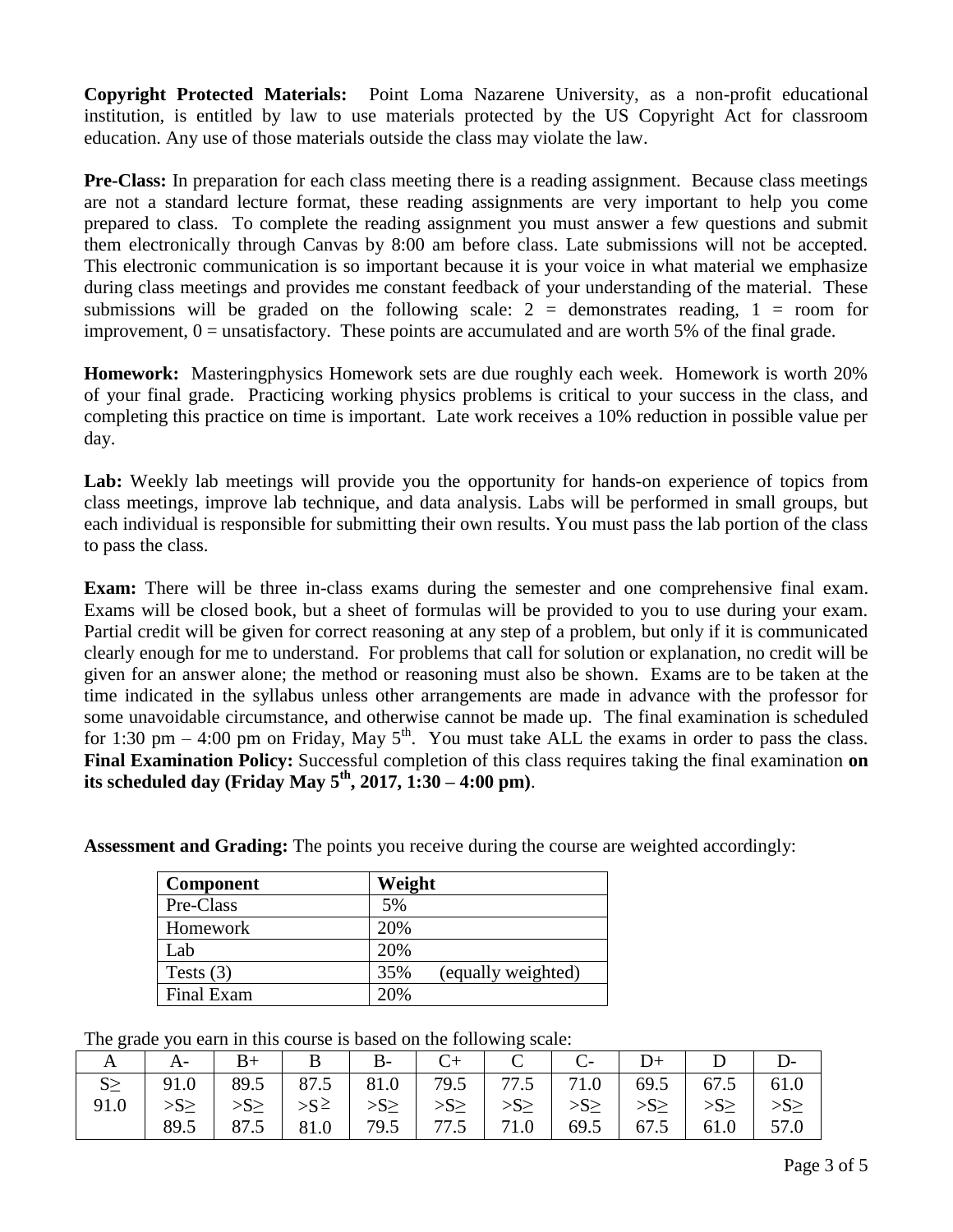## **PHY241: University Physics I (Spring 2017)**

(Tentative Course Calendar, Subject to Updates)

| <b>Date</b>   | <b>Topic</b>                                   | Reading     | Lab (Thursdays)          |  |
|---------------|------------------------------------------------|-------------|--------------------------|--|
|               |                                                |             |                          |  |
| 01/10/17<br>T | Introduction                                   |             |                          |  |
| W 01/11/17    | Measurement, Estimating                        | $1.1 - 1.7$ |                          |  |
| 01/13/17<br>F | Displacement, Velocity, Acceleration           | $2.1 - 2.4$ |                          |  |
|               |                                                |             |                          |  |
| $M$ 01/16/17  | No Class (Martin Luther King Jr. Day)          |             |                          |  |
| W 01/18/17    | <b>Motion at Constant Acceleration</b>         | $2.5 - 2.6$ | Uncertainty              |  |
| F 01/20/17    | <b>Freely Falling Objects</b>                  | $2.7 - 2.7$ |                          |  |
|               |                                                |             |                          |  |
| M 01/23/17    | <b>Vectors and Scalars</b>                     | $3.1 - 3.5$ |                          |  |
| W 01/25/17    | Vector Kinematics, Projectile Motion           | $3.6 - 3.8$ | Motion                   |  |
| 01/27/17<br>F | Force, Newton's First, Second, and Third Law   | $4.1 - 4.5$ |                          |  |
|               |                                                |             |                          |  |
| M 01/30/17    | Mass/Weight, Normal Force, Free-Body Diagram   | $4.6 - 4.8$ |                          |  |
| W 02/01/17    | Friction, Application of Newton's Laws         | $5.1 - 5.1$ | Forces                   |  |
| F 02/03/17    | Catch-Up                                       |             |                          |  |
|               |                                                |             |                          |  |
| M 02/06/17    | Test 1                                         |             |                          |  |
| W 02/08/17    | <b>Uniform Circular Motion; Banked Curve</b>   | $5.2 - 5.4$ | <b>Frictional Forces</b> |  |
| 02/10/17<br>F | Gravitation; Satellite; Weightlessness         | $6.1 - 6.4$ |                          |  |
|               |                                                |             |                          |  |
| M 02/13/17    | Kepler's Laws                                  | $6.5 - 6.5$ |                          |  |
| W 02/15/17    | Work Done by Constant and Varying Forces       | $7.1 - 7.3$ | Air Resistance           |  |
| 02/17/17<br>F | Kinetic energy and Work-Energy Principle       | $7.4 - 7.4$ |                          |  |
|               |                                                |             |                          |  |
| M 02/20/17    | Mechanical Energy Conservation                 | $8.1 - 8.5$ |                          |  |
| W 02/22/17    | Conservation of Energy; Escape Velocity; Power | $8.5 - 8.8$ | Energy                   |  |
| 02/24/17<br>F | Momentum Conservation; Collision and Impulse   | $9.1 - 9.3$ | Conservation             |  |
|               |                                                |             |                          |  |
| M 02/27/17    | <b>Elastic and Inelastic Collisions</b>        | $9.4 - 9.7$ |                          |  |
| W 03/01/17    | Catch Up                                       |             | Momentum Cons.           |  |
| 03/03/17<br>F | Test 2                                         |             |                          |  |
|               |                                                |             |                          |  |
| M 03/06/17    | <b>No Class (Spring Break)</b>                 |             |                          |  |
| W 03/08/17    | <b>No Class (Spring Break)</b>                 |             | No Lab                   |  |
| 03/10/17<br>F | <b>No Class (Spring Break)</b>                 |             |                          |  |
|               |                                                |             |                          |  |